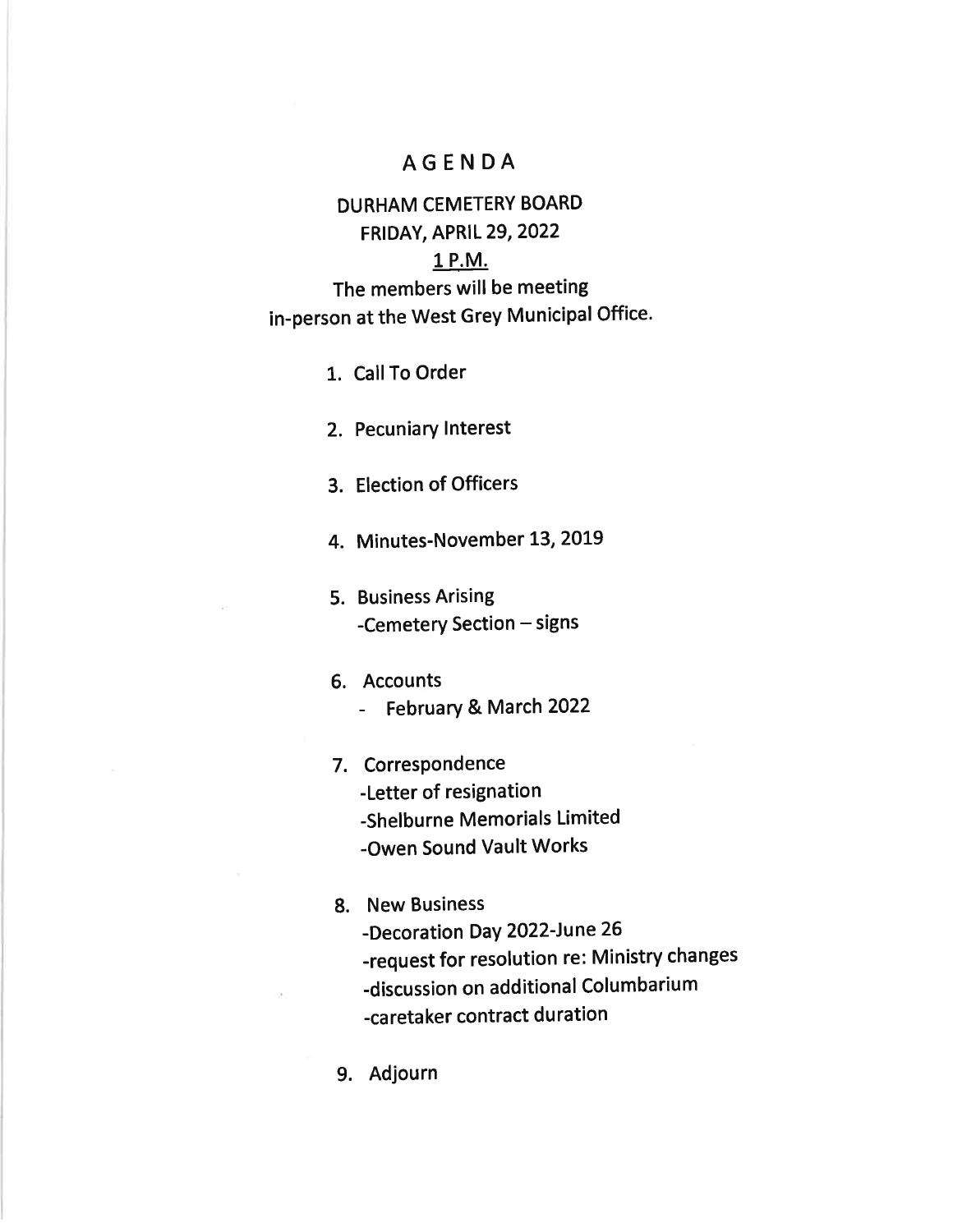### MINUTES DURHAM CEMETERY BOARD WEDNESDAY, NOVEMBER 13, 2019

A meeting of the Durham Cemetery Board was held in the boardroom at the West Grey municipal office on Wednesday, November 13,2019. The meeting was called to order at 3:30 p.m. by Chair, R.Thompson.

Present Chair, Robert Thompson Jennifer Doherty-Hayes Secretary, Heather Webb Vice Chair, Bert Welsh Stephen Townsend Jim Atkinson

Moved by B.Welsh

Seconded by J. Doherty-Hayes That the Durham Gemetery Board approves the motion to deviate from the original Agenda circulated due the request for an additional item to be added to New Business, i.e. natural burials. Carried.

Pecuniary lnterest None declared.

**Minutes** 

Moved by J. Atkinson Seconded by B.Welsh THAT the Durham Cemetery Board minutes of October 23,2019 be approved as presented. Carried.

### Business Arising

The quote received from D. Harris for installation of the new metal blade section signs in the amount of \$700.00 plus taxes was discussed. lt was determined that sufficient funds were available in the proposed budget to absorb this expense.

The group consensus was to accept the quote with confirmation that the purchase of the cement was included in the price.

Chair Thompson advised the members of the investigation into the hydro billings and the on site inspection of the meter by hydro staff.

It was determined that the fan in the mortuary area was responsible for the increased billings. lt was agreed that the Chair would purchase an oscillating fan in the spring to replace the current unit. The suggestion was also made to incorporate a timer to operate the fan at off peak billing hours.

The fan has been disconnected for the remainder of the year.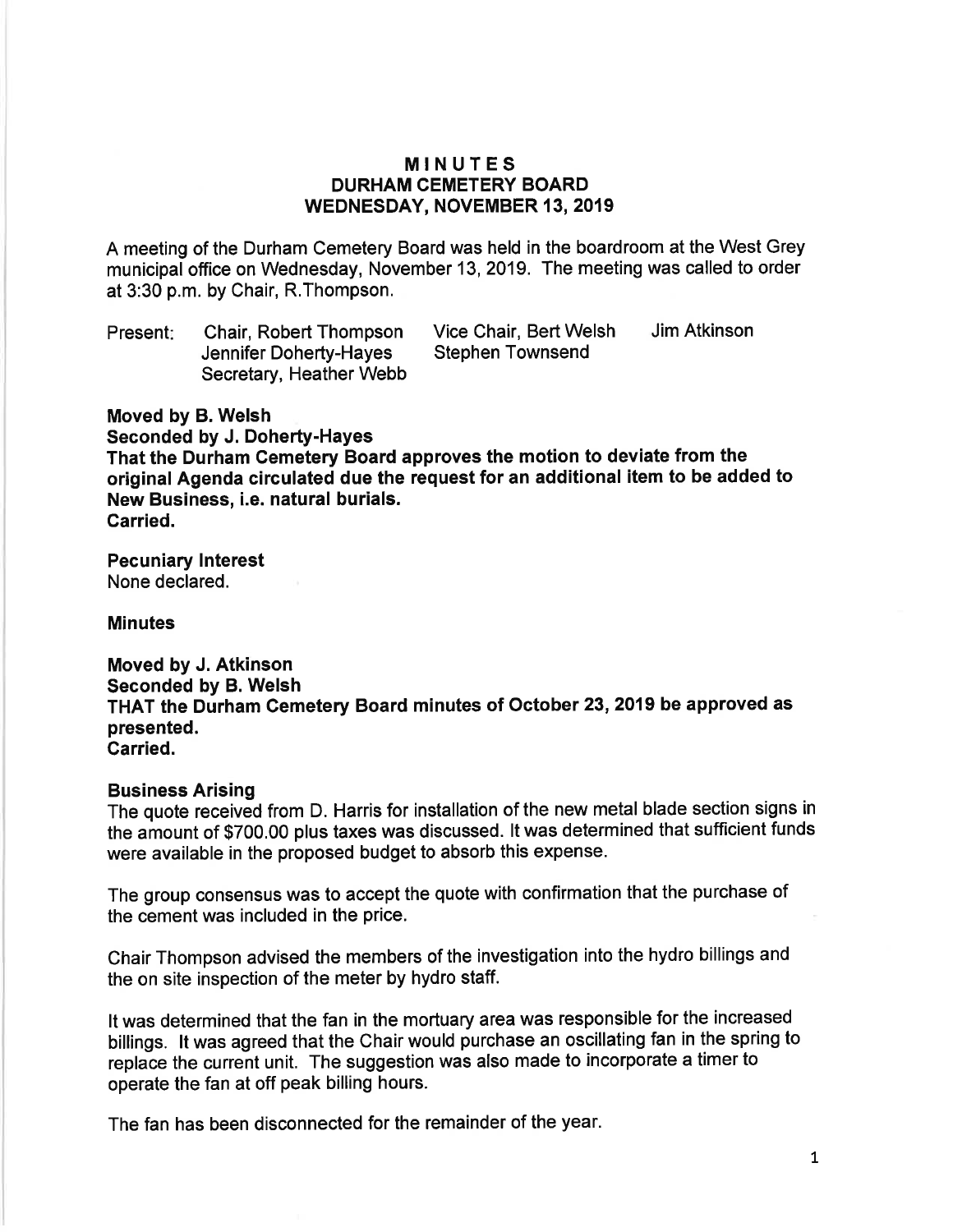## Durham Cemetery Board November 13, 2019

The Chair informed the others that he had discovered several items that needed to be addressed at the cemetery prior to winter. The secretary was directed to contact the Caretaker to confirm that winter maintenance has been completed including the cleanout of the eavestrough on the east side of the Chapel, water tank has been drained and "No Winter Maintenance" sign has been put up.

#### **Accounts**

Moved by B.Welsh Seconded by J. Doherty-HaYes That Durham Cemetery accounts in the amount of \$74.71 be approved for payment. Garried.

Chair Thompson advised that he had arranged for the servicing of the lawn tractor

#### New Business

Moved by B.Welsh Seconded by J. Doherty-Hayes THAT the Durham Gemetery Board recommend the approval of the proposed 2020 operating budget. **Carried** 

## DURHAM CEMETERY 2O2O BUDGET

|            | <b>Account Code Description</b>            | <b>BUDGET</b> |
|------------|--------------------------------------------|---------------|
| 1430663076 | <b>Cemetery transfer from Reserve</b>      | $-$4,700.00$  |
| 1430665410 | <b>Cemetery Durham Donations</b>           | $-$4,000.00$  |
| 140665411  | Cemetery - Misc. Revenue                   | \$0.00        |
| 1430665412 | <b>Cemetery Durham Burial Fees</b>         | \$17,260.00   |
| 1430665413 | <b>Cemetery Durham Stone Setting Fees</b>  | $-$100.00$    |
| 1430665414 | <b>Cemetery Durham Corner Stone Rev</b>    | $-$100.00$    |
| 1430665415 | <b>Cemetery Durham Plot Sales</b>          | $-$3,000.00$  |
| 1430665416 | <b>Cemetery Dur Chapel Storage Fees</b>    | $-$543.00$    |
| 1430665417 | <b>Cemetery Durham Investment Income</b>   | $-$1,200.00$  |
| 1430665418 | <b>C/M Interest Transfer</b>               | $-$2,897.00$  |
| 1430665419 | <b>C/M Marker Interest Transfer</b>        | $-$1,000.00$  |
| 1430665421 | <b>Cemetery Care &amp; Maintenance Fee</b> | \$0.00        |
| 1430665422 | <b>Cemetery Marker Fee</b>                 | \$0.00        |
| 1430665423 | Cemetery Out of Town Registr' Fee          | $-$2,600.00$  |
| 1430665425 | <b>Cemetery Columbarium Sales</b>          | $-$7,000.00$  |
| 1430665426 | <b>Cemetery Columbarium Door Engraving</b> | $-$2,200.00$  |
| 1430665427 | Cemetery Dur Future Develop Fund - Plots   | $-$100.00$    |
| 1430665428 | Cemetery Dur Future Develop Fund - Columb  | $-$ \$350.00  |
|            |                                            |               |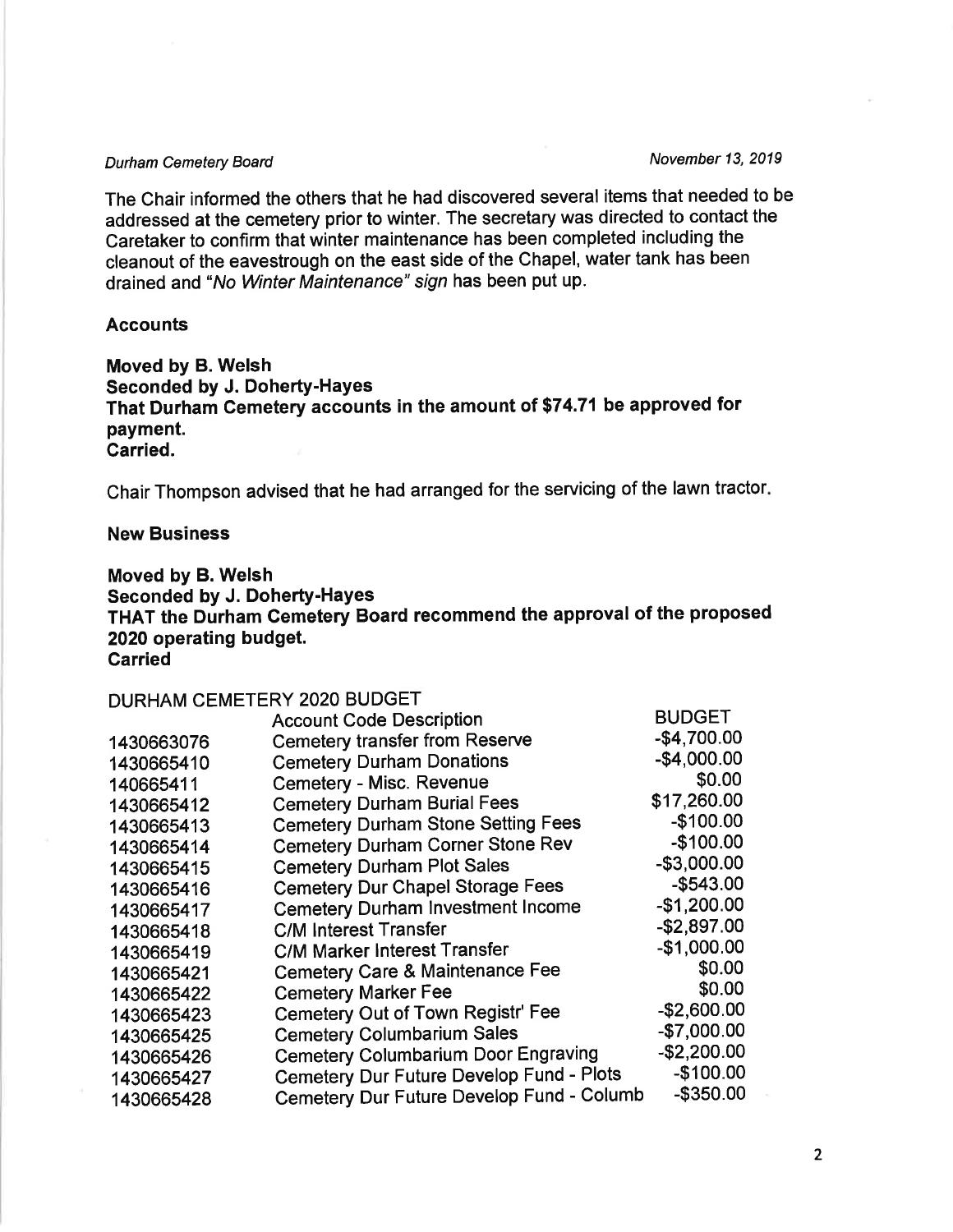Durham Cemetery Board

## SUBTOTAL REVENUES .\$47,050.00

| 1566001022 | Durham Cemetery Work/ Compensation         |             |
|------------|--------------------------------------------|-------------|
| 1566002010 | <b>Cemetery Misc material/supplies</b>     | \$1,700.00  |
| 1566002014 | <b>Cemetery Durham Utilities</b>           | \$400.00    |
| 1566002015 | <b>Cemetery Durham Insurance</b>           | \$900.00    |
| 1566002029 | <b>Cemetery Durham Fuel</b>                | \$0.00      |
| 1566002035 | <b>Cemetery Durham Equipment Maint'</b>    | \$0.00      |
| 1566002050 | <b>Cemetery Durham Grounds Maintenance</b> | \$1,500.00  |
| 1566002053 | <b>Cemetery Financial Expense Charge</b>   | \$0.00      |
| 1566002055 | Cemetery Dur Repurchase Inter'mnt          | \$0.00      |
| 1566002169 | <b>Cemetry Durham Annual License Fee</b>   | \$500.00    |
| 1566002170 | <b>Cemetery Durham Monument Repairs</b>    | \$1,200.00  |
| 1566002172 | <b>Cemetery Durham Corner Stones</b>       | \$300.00    |
| 1566002173 | <b>Cemetery Durham Rented Equip Graves</b> | \$6,000.00  |
| 1566002175 | <b>Cemetery Columbarium Door Engraving</b> | \$1,500.00  |
| 1566002176 | Columbarium Loan Principal                 | \$2,850.00  |
| 1566002177 | <b>Columbarium Loan Interest</b>           | \$300.00    |
| 1566003011 | <b>Cemetery Durham Contract Labour</b>     | \$25,000.00 |
| 1566003075 | Transfer to Own Fund Res/Fund Cemty        | \$0.00      |
| 1566003077 | <b>Transfer to Capital</b>                 | \$0.00      |
|            | <b>SUBTOTAL EXPENDITURES</b>               | \$42,350.00 |
| 1494666500 | <b>Cemetery Other Revenue</b>              |             |
| 1494666540 | <b>Cemetery Tsfr from Reserve</b>          | \$4,700.00  |
| 1494666550 | Cemetery Capital - Loan                    |             |
|            | <b>Cemetery Capital Revenues</b>           |             |
| 1595663000 | <b>Cemetery Capital Expense</b>            | \$0.00      |
|            | DEPARTMENT TOTAL                           | \$0.00      |

## Moved by B.Welsh Seconded by J. Doherty-Hayes THAT any surplus funds identified at year end in Cemetery budget be placed in Cemetery reserves. Carried.

Stephen Townsend was given the floor to discuss Natural burials.

He stated that he had been approached by an individual requesting information on Green Burials in West Grey and wanted to make the Board aware of this'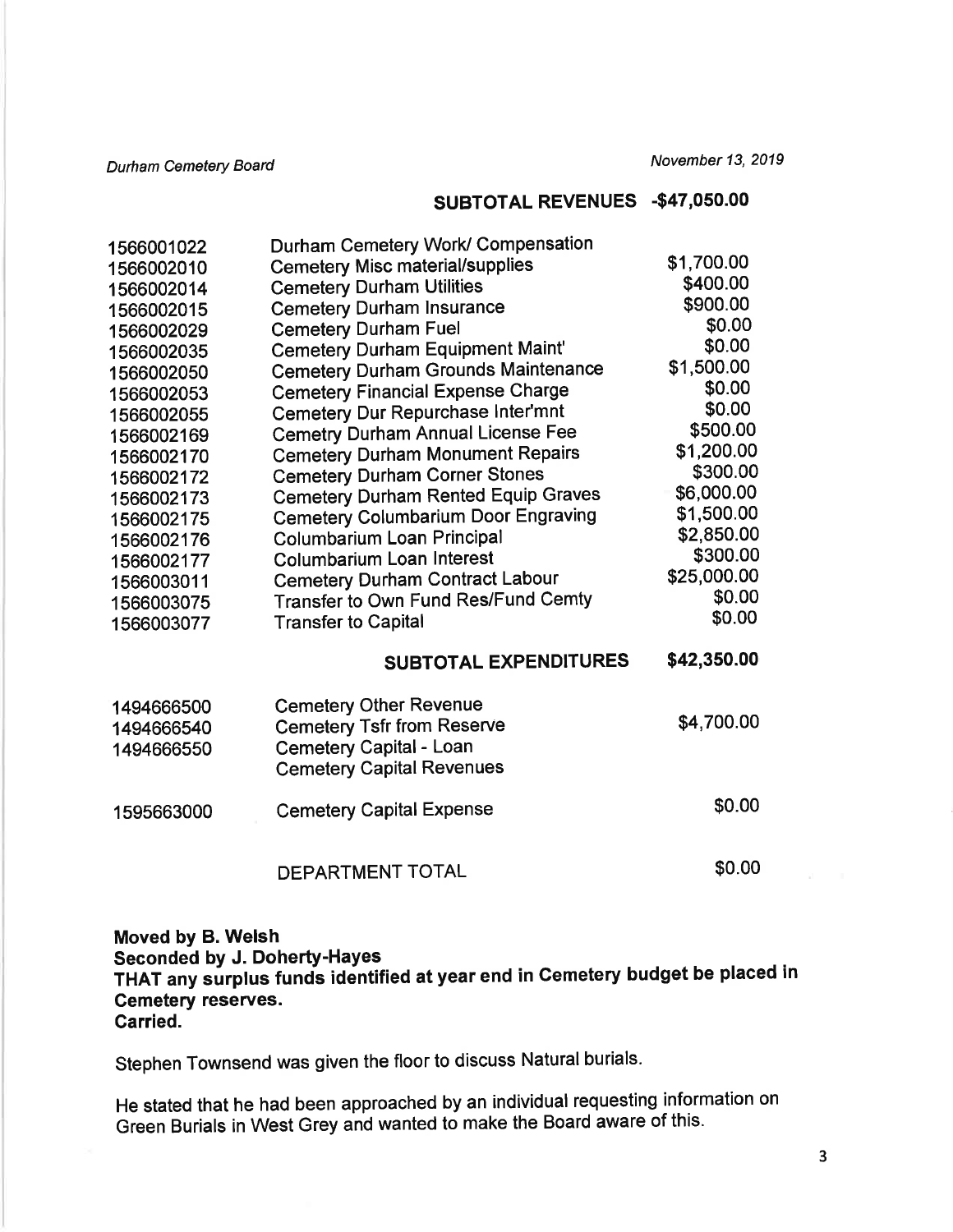Durham Cemetery Board November 13, 2019

Discussion ensued on the actions that distinguish a green burial from regular burial such as no embalming of body, no use of coffin or vault, no individual headstones and area must be naturalized, i.e. wildflowers, etc... At present there are no operating Cemeteries within West Grey that offer this service.

All business concluded the meeting adjourned at 4:30 pm on motion by J. Atkinson.

Next meeting of the Board at the call of the Chair.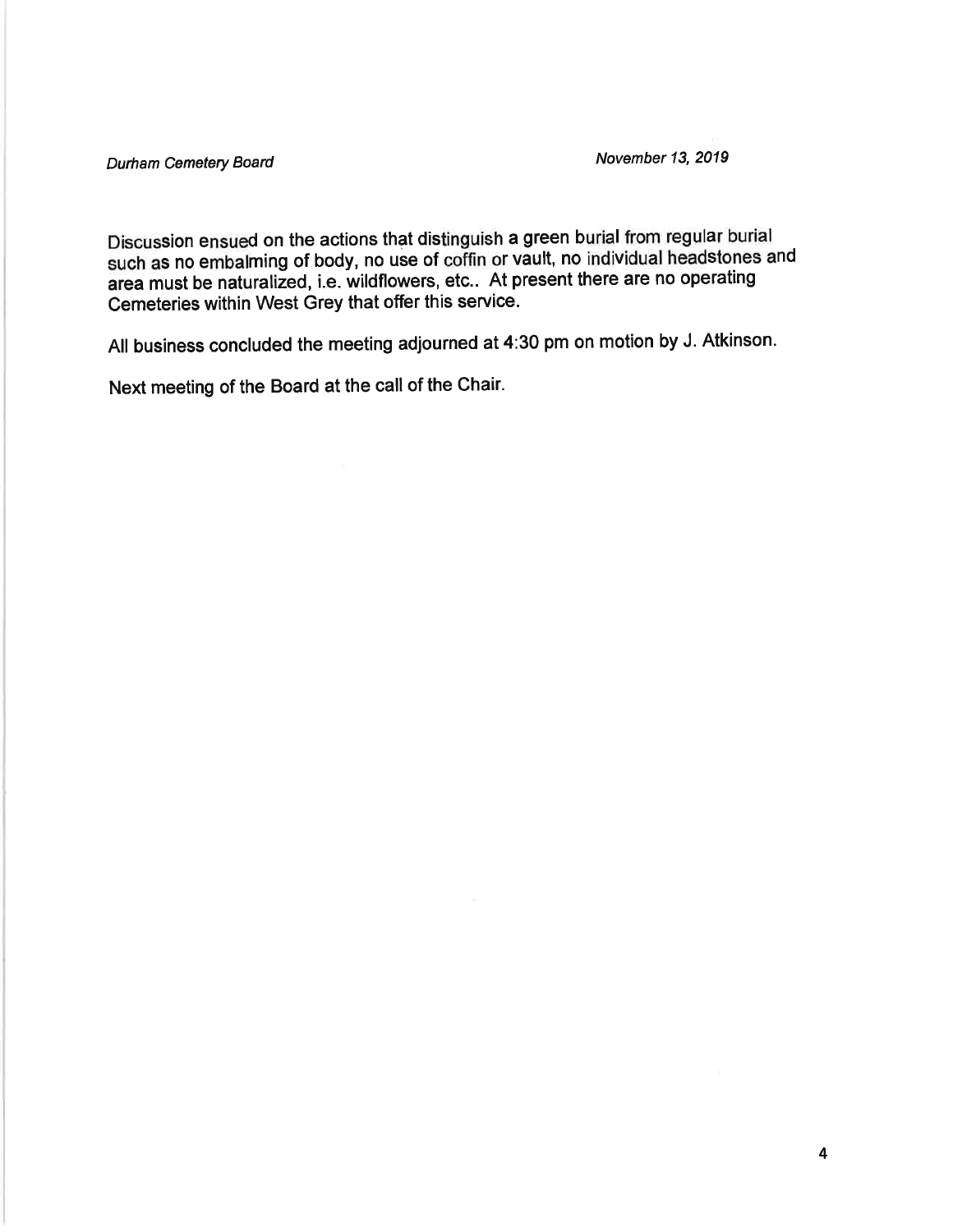|                                                   | <b>MUNICIPALITY OF WEST GREY</b><br><b>Council/Board Report By Dept-(Computer)</b> |                 |                 |                                                                                 |                                   | AP5130<br>Date:                              | Apr 20, 2022          |        | Page :<br>Time :            | 1<br>3:53 pm         |                                  |
|---------------------------------------------------|------------------------------------------------------------------------------------|-----------------|-----------------|---------------------------------------------------------------------------------|-----------------------------------|----------------------------------------------|-----------------------|--------|-----------------------------|----------------------|----------------------------------|
| <b>Vendor :</b><br>Batch :<br>Department :        | @HO00001 To ZZZ91192<br>1 To 70<br>6600 To 6600                                    |                 |                 |                                                                                 |                                   | <b>Cheque Print Date:</b><br>Bank:<br>Class: | $1$ To $1$<br>5 To 5  |        | 01-Jan-2022                 | To 20-Apr-2022       |                                  |
| Vendor                                            | <b>Vendor Name</b>                                                                 |                 |                 |                                                                                 |                                   |                                              |                       |        |                             |                      |                                  |
| Invoice<br>G.L. Account                           | <b>Description</b><br>CC <sub>1</sub>                                              | CC <sub>2</sub> | CC <sub>3</sub> | <b>GL Account Name</b>                                                          |                                   |                                              |                       |        | <b>Batch Invc Date</b>      | Invc Due Date        | Amount                           |
| DEPARTMENT 6600                                   |                                                                                    |                 | Cemetery Durham |                                                                                 |                                   |                                              |                       |        |                             |                      |                                  |
| <b>BER00004</b>                                   | BEREAVEMENT AUTHORITY OF ONTARIO                                                   |                 |                 |                                                                                 |                                   |                                              |                       |        |                             |                      |                                  |
| 1-5-6600-2169                                     | MARCH 21/22 Annual Cemetery Licence submission #3270380-1                          |                 |                 |                                                                                 | Cemetry Durham Annual License Fee |                                              |                       |        | 70 22-Mar-2022              | 22-Mar-2022          | 519.00                           |
| <b>CRA03155</b>                                   | <b>CRAIG MCDONALD REDDON</b>                                                       |                 |                 |                                                                                 |                                   |                                              |                       |        |                             |                      |                                  |
| 1-5-6600-2025                                     | FEBRUARY 20 2022 Insurance Premiums                                                |                 |                 | Cemetery Durham Insurance                                                       |                                   |                                              |                       |        | 50 25-Feb-2022              | 25-Feb-2022          | 979.56                           |
| HAR00013                                          | <b>HARRIS LANDSCAPE &amp; DESIGN</b>                                               |                 |                 |                                                                                 |                                   |                                              |                       |        |                             |                      |                                  |
| 1606<br>1-5-6600-3011                             | January contract services @ Durham Cemetery                                        |                 |                 |                                                                                 | Cemetery Durham Contract Labour   |                                              |                       |        | 50 11-Feb-2022              | 11-Feb-2022          | 2,118.75                         |
| 1606 A<br>1-5-6600-3011                           | Jan. 31 - chapel snow removal (W.Lindsey Storage)                                  |                 |                 |                                                                                 | Cemetery Durham Contract Labour   |                                              |                       |        | 50 11-Feb-2022              | 11-Feb-2022          | 28.25                            |
| 1606 B                                            | Key cut for Chapel                                                                 |                 |                 |                                                                                 |                                   |                                              |                       |        | 50 11-Feb-2022              | 11-Feb-2022          |                                  |
| 1-5-6600-2010<br>1675                             | February contract services for Cemetery                                            |                 |                 |                                                                                 | Cemetery Misc material/supplies   |                                              |                       |        | 70 14-Mar-2022              | 15-Mar-2022          | 4.51                             |
|                                                   |                                                                                    |                 |                 |                                                                                 | Cemetery Durham Contract Labour   |                                              |                       |        |                             |                      | 2,118.75                         |
| 1-5-6600-3011                                     |                                                                                    |                 |                 |                                                                                 |                                   |                                              |                       |        | <b>Department Totals:</b>   |                      | 5,768.82                         |
|                                                   |                                                                                    |                 |                 |                                                                                 |                                   |                                              |                       |        | <b>Computer Paid Total:</b> |                      |                                  |
|                                                   | <b>MUNICIPALITY OF WEST GREY</b><br><b>Council/Board Report By Dept-(EFT)</b>      |                 |                 |                                                                                 |                                   |                                              | AP5130<br>Date:       |        | Apr 20, 2022                | Page: 1<br>Time⊹     | 3:53 <sub>pm</sub>               |
| <b>Vendor:</b><br>Batch :                         | @HO00001 To ZZZ91192<br>1 To 70                                                    |                 |                 |                                                                                 |                                   | Bank:                                        | <b>EFT Paid Date:</b> | 1 To 1 | 01-Jan-2022                 | To 20-Apr-2022       |                                  |
| Department:                                       | 6600 To 6600                                                                       |                 |                 |                                                                                 |                                   |                                              | Class:                | 5 To 5 |                             |                      |                                  |
| <b>Vendor Code</b><br>Invoice No.<br>G.L. Account | <b>Vendor Name</b><br><b>Description</b><br>CC <sub>1</sub><br>CC <sub>2</sub>     | CC <sub>3</sub> |                 | <b>GL Account Name</b>                                                          |                                   |                                              |                       |        | <b>Batch Invc Date</b>      | <b>Invc Due Date</b> | 5,768.82<br>Amount               |
| DEPARTMENT 6600                                   |                                                                                    |                 | Cemetery Durham |                                                                                 |                                   |                                              |                       |        |                             |                      |                                  |
| <b>HYD15021</b>                                   | <b>HYDRO ONE NETWORKS INC.</b>                                                     |                 |                 |                                                                                 |                                   |                                              |                       |        |                             |                      |                                  |
| 1-5-6600-2014                                     | CMTRY FEB.2: Durham Cemetery hydro to Jan. 20                                      |                 |                 | Cemetery Durham Utilities                                                       |                                   |                                              |                       |        | 50 23-Feb-2022              | 23-Feb-2022          |                                  |
| 1-5-6600-2014                                     | CMTRY MAR.3' Hydro to Feb. 18 @ Durham Cemetery                                    |                 |                 | <b>Cemetery Durham Utilities</b>                                                |                                   |                                              |                       |        | 70 31-Mar-2022              | 31-Mar-2022          |                                  |
|                                                   |                                                                                    |                 |                 |                                                                                 |                                   |                                              |                       |        | <b>Department Totals:</b>   |                      |                                  |
|                                                   |                                                                                    |                 |                 |                                                                                 |                                   |                                              |                       |        | <b>EFT Paid Total:</b>      |                      |                                  |
|                                                   |                                                                                    |                 |                 | <b>Total Unpaid for Approval:</b>                                               |                                   |                                              | 0.00                  |        |                             |                      |                                  |
|                                                   |                                                                                    |                 |                 | Total Manually Paid for Approval :                                              |                                   |                                              | 0.00<br>5,768.82      |        |                             |                      | 36.82<br>38.12<br>74.94<br>74.94 |
|                                                   |                                                                                    |                 |                 | <b>Total Computer Paid for Approval:</b><br><b>Total EFT Paid for Approval:</b> |                                   |                                              | 74.94                 |        |                             |                      |                                  |
|                                                   |                                                                                    |                 |                 | <b>Grand Total ITEMS for Approval:</b>                                          |                                   |                                              | 5,843.76              |        |                             |                      |                                  |

×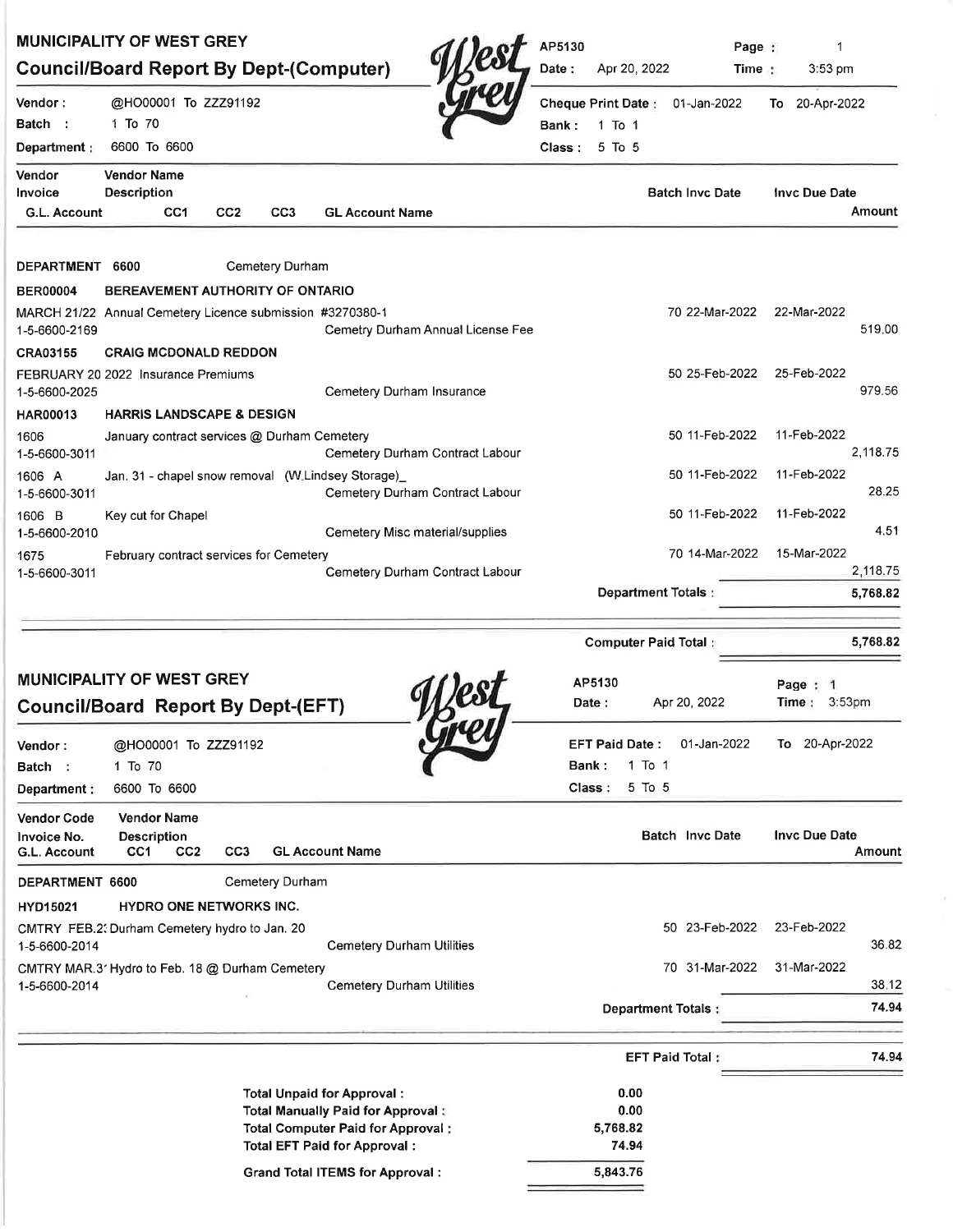## Heather Webb

From: Sent: To: Subject: Rob Thompson < robmarilynthompson3@gmail.com > March 27,2022 B:25 PM Heather Webb Resignation

Heather Webb Municipality of West Grey Durham Cemetary Board

Please accept this Letter of Resignation from the Durham Cemetary Board and Chairperson effective March 25th, 2022. This is due to a Health Condition.

It has been a pleasure serving on the Cemetary Board.

Respectfully submitted, Robert J Thompson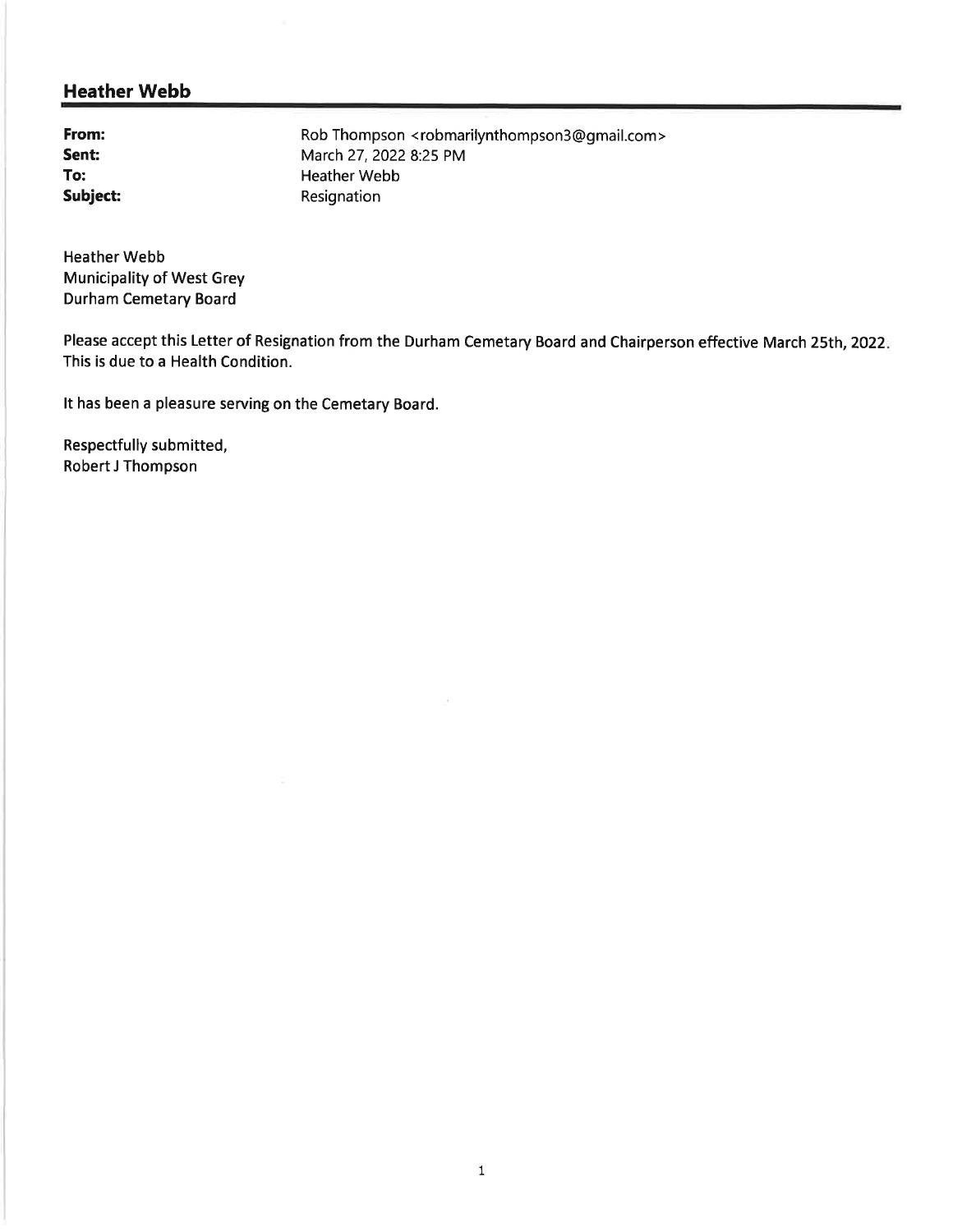

**REMEMBRANCE** 

#### To: All Cemetery Boards

Effective January 1<sup>st</sup>, 2022 all of our Grey Granite corner stones 6" x 6", containing engraving with full name, initial only, plot numbers or your cemetery engraving requirements will now cost \$27.00 each plus HST.

| Example: | One stone  | \$27.00      |
|----------|------------|--------------|
|          | <b>HST</b> | \$3.51       |
|          | Total      | \$30.51 each |

Shelburne Memorials would be pleased to quote on any Cremation Columbarium's that your cemetery would be purchasing in the future. As well as any restoration work that you may need.

We are available to meet with your cemetery board to discuss any options you may have regarding rules for your cemetery.

Your consideration of our services is greatly appreciated.

Yours truly,

Shelburne Memorials Ltd.

#### SHELBURNE MEMORIALS LIMITED ESTABLISHED 1888

T09INDUSTRIAL ROAD, SHELBURNE ONTARI0, LgV 224 (519)925-3036 1-800-668-8756 www.shelburnememorials.com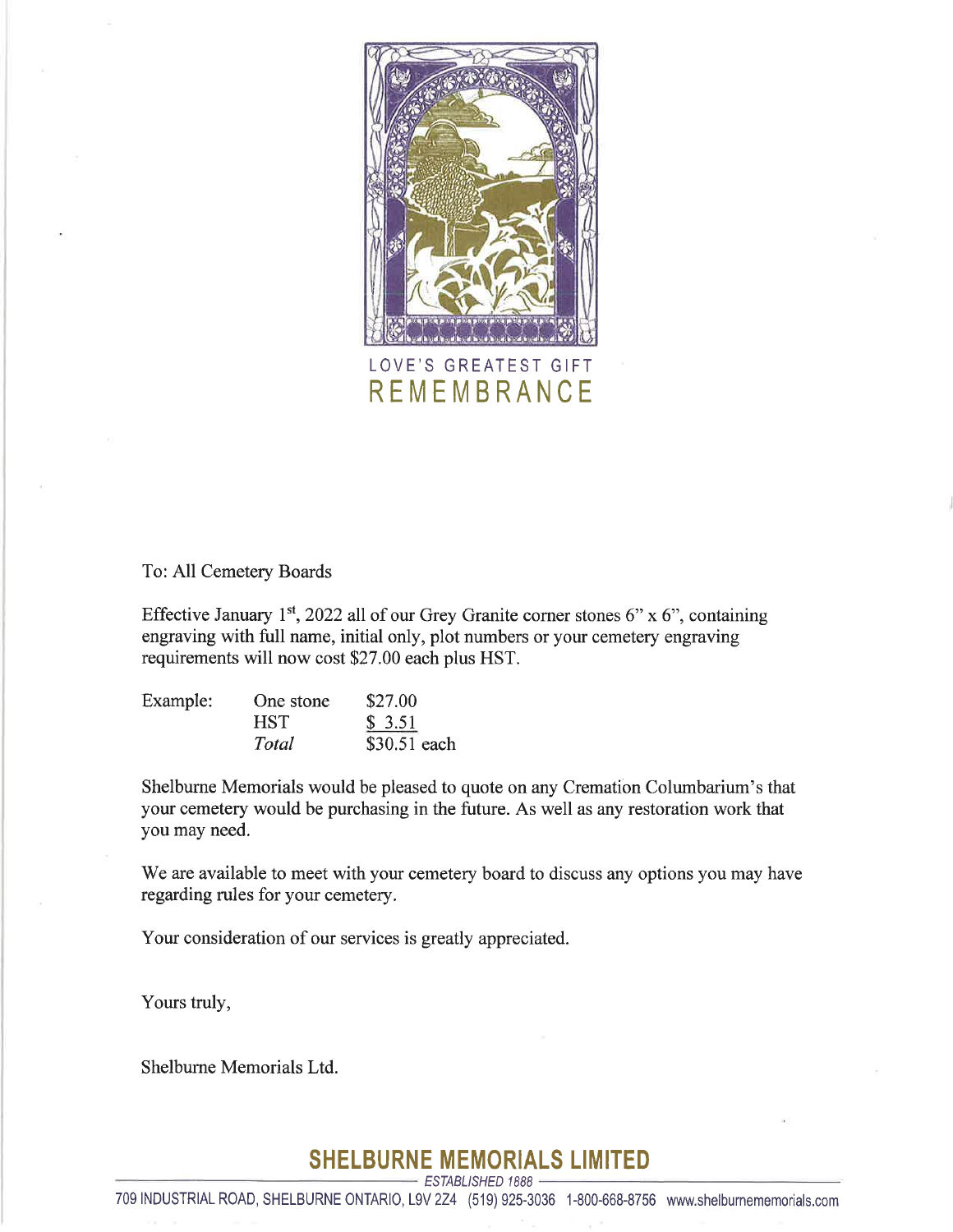OWEN SOUND VAULT WORKS LTD.,

263079 VAULT WORKS RD.,

OWEN SOUND, ONT N4K 5N7

BUS:519-376-3673 FAX:519-376-3661

osvw@btms.com

December 1st., 2021

ELMWOOD CEMETERY

**Attention: Paul Nelson** 

Welcome to Spring 2022

To aid in your planning for the upcoming year, we would like to announce the following pricing for

Grave Opening effective January 1<sup>st</sup>., 2022. We have kept our price as low as possible to  $$621.50$  plus H\$T for a total of \$702.30

A Sunday Service Charge remains the same at \$300. plus hst= \$339.00

A Civic & Statutory Holiday Charge remains the same at \$200. Plus hst=\$226.00

It has been a pleasure working with you and appreciate your past business and look forward to working with you in the upcoming year.

Stay heslthy and safe.

Sincerely,

Gordon and Klrn lronmonger OWEN SOUND VAULT WORKS LTD.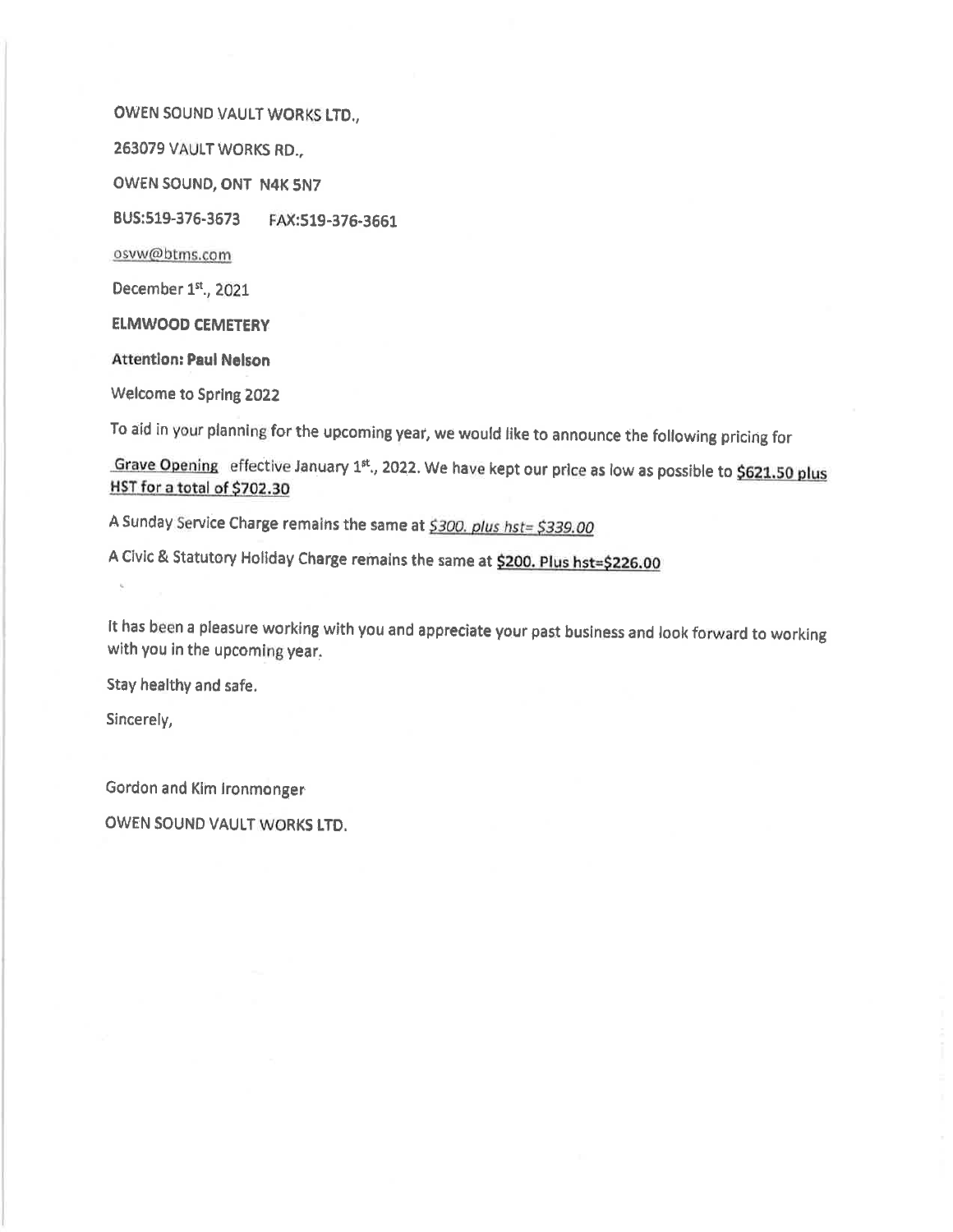#### CONDITIONS OF CONTRACT

THE DURHAM CEMETERY agrees with the Purchaser as follows:

# 1. THE FOLLOWING TRUST PROVISIONS ARE IN EFFECT:<br>Lot: 40% of lot price or \$150, whichever is greatel

40% of lot price or \$150, whichever is greater Cremation Lot: 40% of filed rate Child's Lot: 40% of filed rate Columbarium Niche 15% filed rate

## 2. CONTRIBUTION TO CARE AND MAINTENANCE FOR MARKER INSTALLATION

| Upright monument over 4 ft. in height or width<br>Flat markers for cremation plots shall be 1 ft. by 34" in. by 3"in. | \$50.00              |
|-----------------------------------------------------------------------------------------------------------------------|----------------------|
| Upright monument up to 4 ft.in height or width                                                                        | \$100.00<br>\$200.00 |
| Flat marker over 172 sq.in.                                                                                           | \$50.00              |

## 3. A CONTRACT FOR THE PURCHASE OF INTERMENT RIGHTS INCLUDES

- (a) The right of the purchaser, by written demand, to request the owner to repurchase the rights at any time before they are used;
- (b) The repurchase price of interment rights shall be determined by establishing the amount paid by the purchaser for the rights less the amount the Owner paid into the Care and Maintenance Fund, or the predecessor of such a fund, in respect of the interment rights.
- (c) ln accordance with By-law #1 of Durham Cemetery, restrictions on the exercise of interment rights apply;
- (d) In exercising the interment rights contracted herein, the following documents are required: lnterment Order;
- (e) lf a purchaser transfers an interment right, the purchaser shall give notice of the transfer to ' ' Durham Cemetery, which shall issue a new certificate bf interment rights to the transferee:
- (f) Sale of interment rights by the purchaser is prohibited.

#### 4. A CONTRACT FOR THE PURCHASE OF PRE,NEED SUPPLIES OR SERVICES INCLUDES THE FOLLOWING CANCELLATION RIGHTS:

- (a) purchaser has the right to cancel the contract within the 30 day period following the day the contract is made;
- (b) purchaser's right to cancel survives the 30 day period until such time as the owner provides the cemetery supplies and services;
- (c) owner shall not provide the cemetery supplies until the expiry of the 30 day period immediately following the day the contract is made;
- (d) purchaser must pay the service fee required under the Cemeteries Act if the right to cancel the contract is exercised more than 30 days after the contract is made. Such service fee is the lesser of 1O percent of the amount paid by the purchaser for the preneed services or supplies, together with any income earned by the owner on the 10 per cent since the purchase, or \$200, whichever is less.

## 5. THE PURCHASER AGREES WITH DURHAM CEMETERY:

(a) to provide written notice of change of address, within thirty days of the effective date of such change.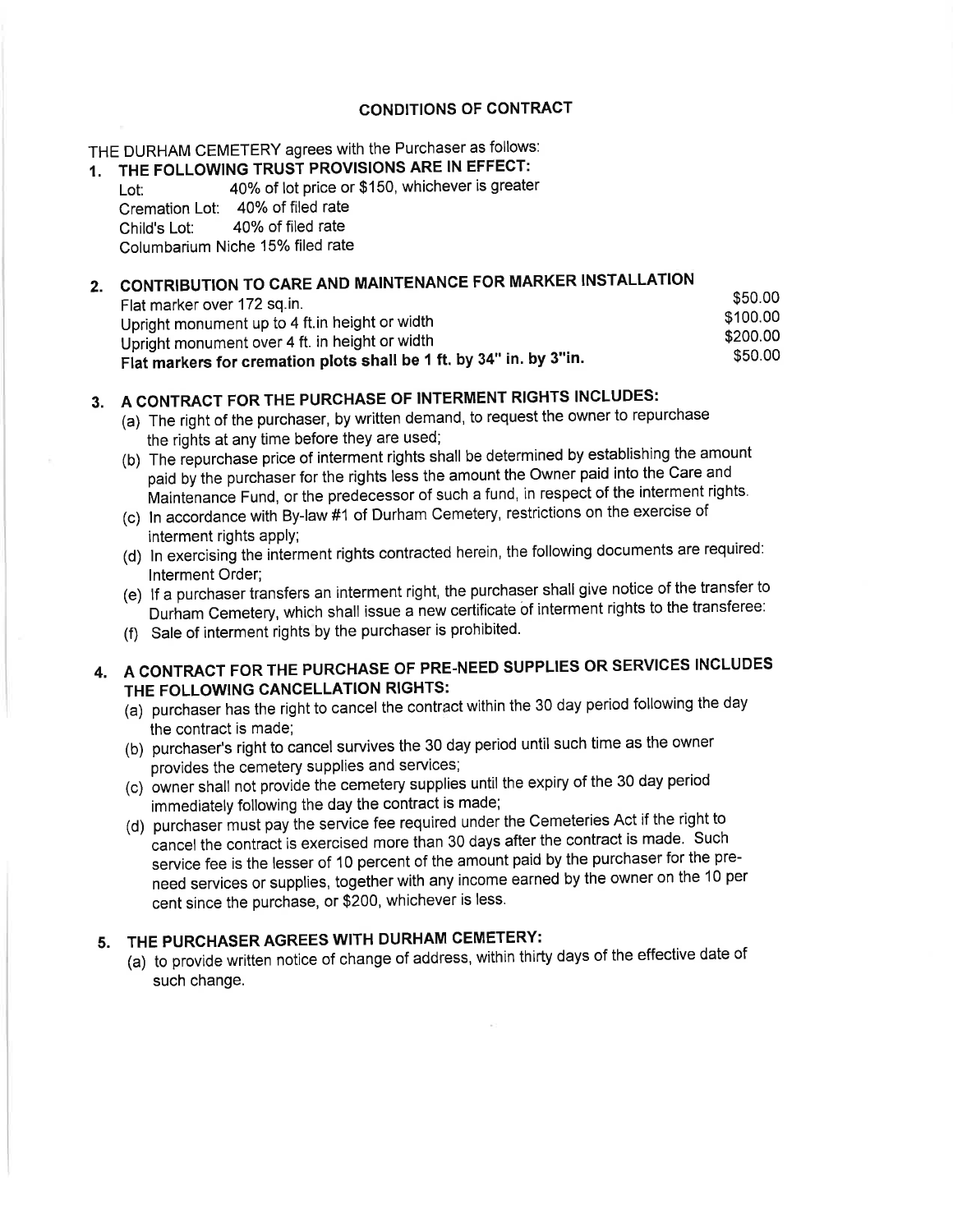# Cemetery Care and Maintenance Fund/Account Gontribution Amount lncreases

(Effective January 1, 2022)

| <b>Contribution Type</b>                                                                                                       | <b>Current Contribution</b><br><b>Amount</b>                                                                                           | <b>Contribution Amount (effective</b><br><b>January 1, 2022)</b>                                                                    |
|--------------------------------------------------------------------------------------------------------------------------------|----------------------------------------------------------------------------------------------------------------------------------------|-------------------------------------------------------------------------------------------------------------------------------------|
| In-ground graves that are 2.23 m <sup>2</sup> (24<br>$ft2$ ) or larger                                                         | \$250 or 40% of price<br>(whichever is greater)                                                                                        | \$290 or 40% of price (whichever<br>is greater)                                                                                     |
| In-ground grave that is smaller than<br>2.23 m <sup>2</sup> (24 ft <sup>2</sup> )                                              | \$150 or 40% of price<br>(whichever is greater)                                                                                        | \$175 or 40% of price (whichever<br>is greater)                                                                                     |
| Tomb, crypt or compartment in a<br>public mausoleum                                                                            | \$500 or 20% of price<br>(whichever is greater)                                                                                        | \$830 or 20% of price (whichever<br>is greater)                                                                                     |
| Niche or compartment in a public<br>columbarium                                                                                | \$100 or 15% of price<br>(whichever is greater)                                                                                        | \$165 or 15% of price (whichever<br>is greater)                                                                                     |
| Scattering ground for which there will<br>be only one scattering rights holder                                                 | \$100 or 40% of price<br>(whichever is greater)                                                                                        | \$115 or 40% of price (whichever<br>is greater)                                                                                     |
| Scattering ground for which there will<br>be more than one scattering rights<br>holder                                         | \$25 or 15% of price<br>(whichever is greater)                                                                                         | \$30 or 15% of price (whichever is<br>greater)                                                                                      |
| Scattering ground for which there will<br>be no scattering rights holder                                                       | \$25                                                                                                                                   | \$30                                                                                                                                |
| A private mausoleum provided or<br>constructed by a person other than the<br>cemetery operator is installed in a<br>cemetery   | \$500 multiplied by the number<br>of tombs, crypts,<br>compartments or 20% of the<br>sum of specified prices<br>(whichever is greater) | \$575 multiplied by the number of<br>tombs, crypts, compartments or<br>20% of the sum of specified prices<br>(whichever is greater) |
| A private columbarium provided or<br>constructed by a person other than the<br>cemetery operator is installed in a<br>cemetery | \$100 multiplied by the number<br>of niches and compartments<br>or 15% of the sum of<br>specified prices (whichever is<br>greater)     | \$115 multiplied by the number of<br>niches and compartments or 15%<br>of the sum of specified prices<br>(whichever is greater)     |
| To establish a cemetery                                                                                                        | \$100,000                                                                                                                              | \$165,000                                                                                                                           |
| Flat marker measuring less than<br>1,116.13 cm <sup>2</sup> (173 in <sup>2</sup> )                                             | \$0                                                                                                                                    | \$0                                                                                                                                 |
| Flat marker measuring at least<br>1,116.23 cm <sup>2</sup> (173 in <sup>2</sup> )                                              | \$50                                                                                                                                   | \$100                                                                                                                               |
| Upright marker measuring 1.22 m (4 ft)<br>or less in height and 1.22 m (4 ft) or<br>less in length, including the base         | \$100                                                                                                                                  | \$200                                                                                                                               |
| Upright marker measuring more than<br>1.22 m (4 ft) in either height or length,<br>including the base                          | \$200                                                                                                                                  | \$400                                                                                                                               |

 $\bar{\chi}$